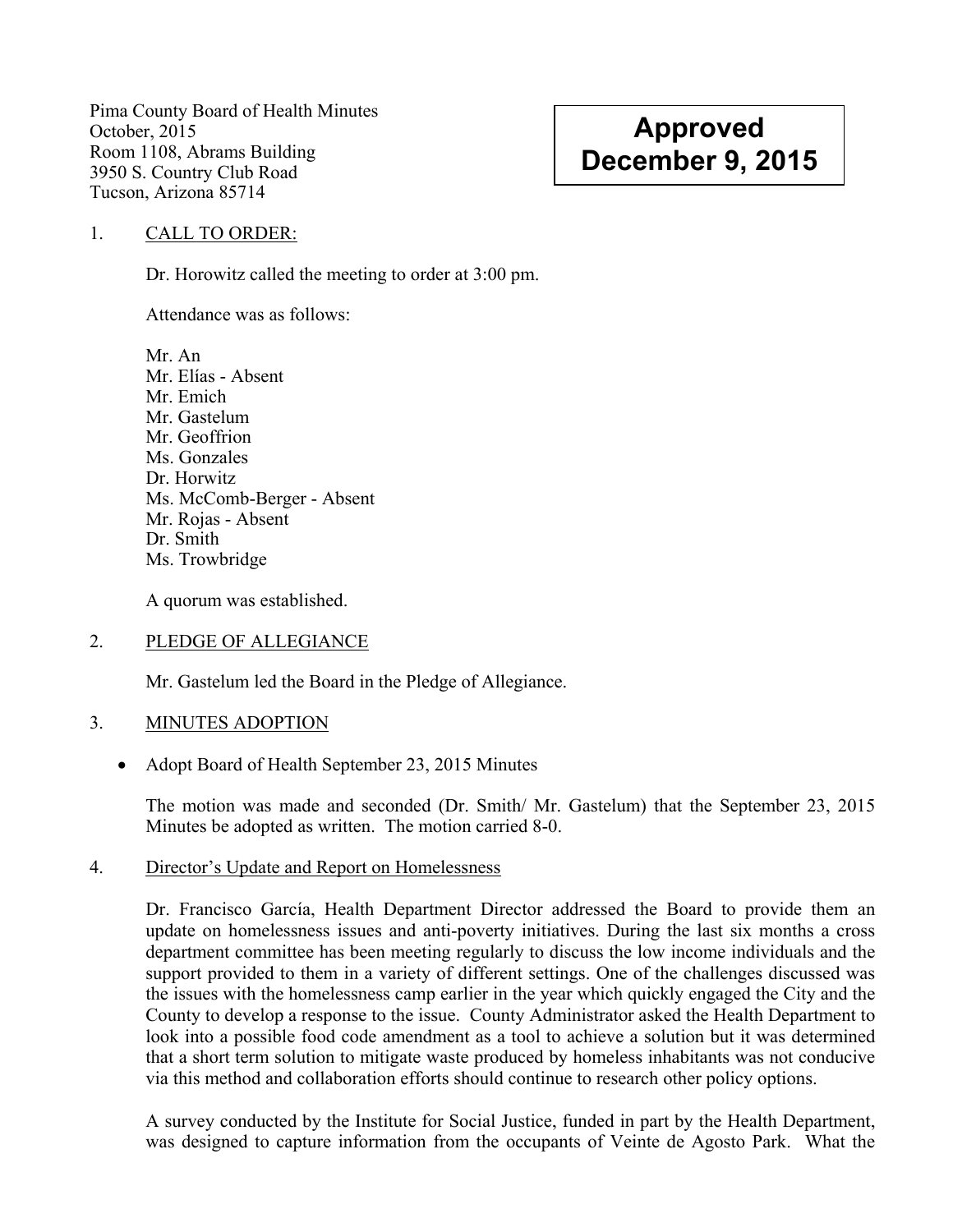survey showed was that about half the population of the camp occupants have a serious mental health issue and/or been engaged with a behavioral health system. Our RBHA at the time called all the shelters to look at their capacity and it was determined they did have room to absorb some of these people even in January; however, due to the restrictions imposed by the shelters - such as alcohol, drugs and pets - deter homeless individuals from seeking shelter.

Another report titled "Service Gaps & Opportunities in Ending Homelessness in Pima County", commissioned by Tucson Pima Collaboration to End Homelessness, further illustrates that there is capacity in shelters but the restrictions they impose are deterrents to the homeless population; therefore, there exists a need for "low demand" shelter space that do not require a lot of the restrictions seen in other shelters.

Cenpatico is the new RHBA in Pima County. At meetings, the County has been discussing homelessness issues with Cenpatico in order to obtain their buy in as they are an important player in combating the problem. They are owned by a national corporation, Centene and can bring their national experience to bear on the homelessness issues; also, they have recently hired a Homeless Services Administrator who will interface with County, City, and other sister agencies and jurisdictions.

Dr. Garcia introduced Javier Herrera, Health Department Program Coordinator to brief the Board on what the City has been doing to deal with the homelessness issue as the City has been the central coordinating point. Javier shared the City of Tucson's new draft resolution adopted by the Mayor and Council which looks at updating City code eliminating an individual's ability to encamp on sidewalk spaces thereby eliminating some of the larger encampments from forming. The draft code also provides provisions to prohibit all alcoholic beverages at certain locations. As the Mayor and Council have some reservations regarding the revisions to the code since it could be perceived as criminalizing homelessness; they are looking at alternatives. One way is bringing a large group of individuals together that work in this arena. At the first meeting, County and City staff presented the services they provide to address homelessness and poverty issues. The second meeting was to have the providers at the table to talk about what they are doing and the challenges they face. The anticipation is that this group will evolve and develop the foundation needed for the coordination of effort for the services needed.

# DEQ Updates:

Beryllium monitoring study for Materion –

Ms. Ursula Nelson, Director PDEQ addressed the Board to give an update on Materion regarding the results of the six month air study funded extension which continued monitoring from March 25 to September 25, 2015. Materion operates particulate detectors as part of the part of their permit that was revised on April 29, 2015. In March, the PDEQ briefed the SUSD School Board regarding the extension and potentially discontinuing the monitoring at the end of September 2015. The school board passed a motion to discontinue the monitoring if no beryllium was detected during the six month extension. The study determined that no beryllium was detected during the six month monitoring so it was discontinued on September 30.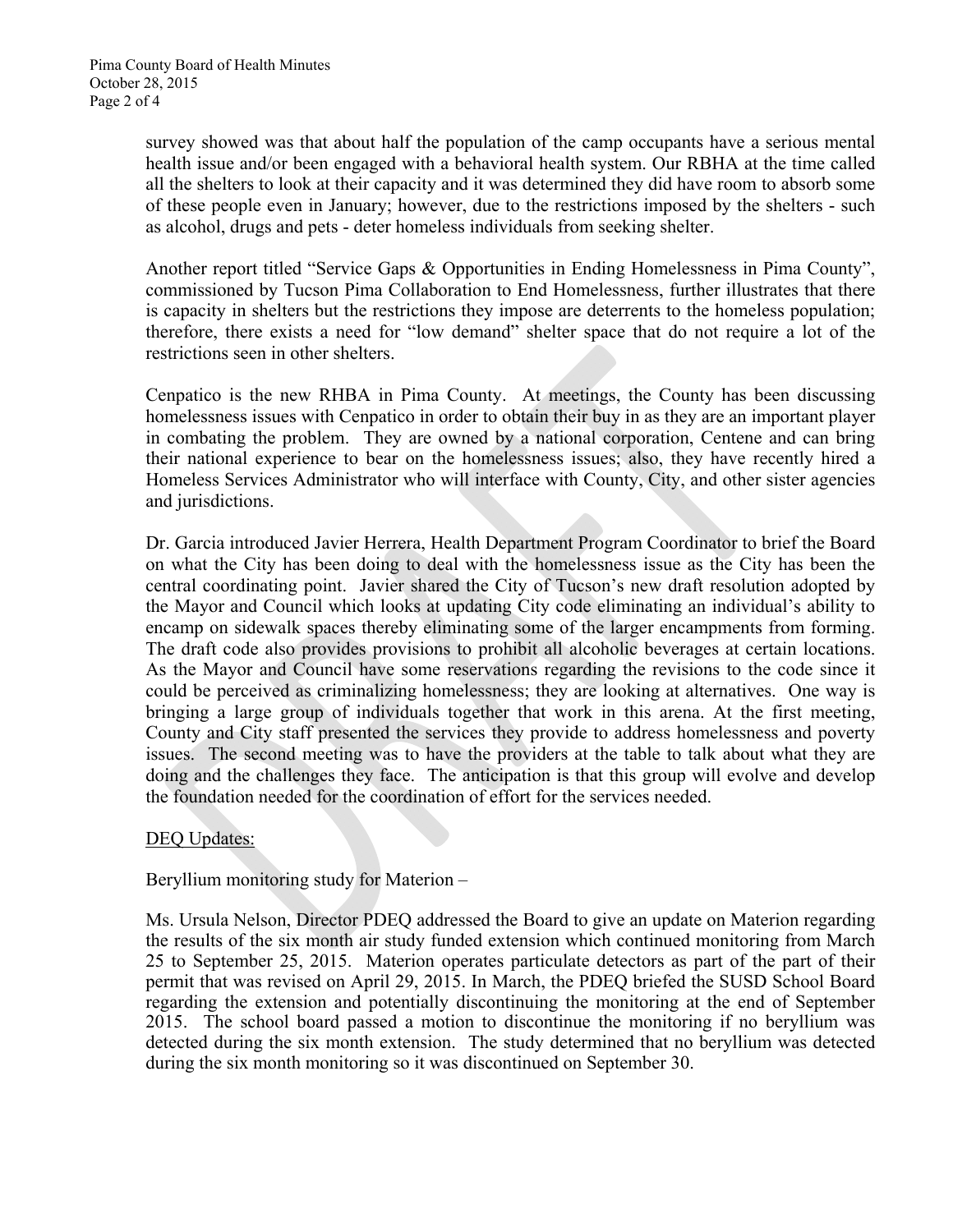TIAA Superfund Site – 1,4 Dioxane -

Ms. Nelson briefed the Board on the Tucson International Airport Area Superfund Site. PDEQ contracts with the TIAA to monitor the numerous wells in the area. A couple of years ago while monitoring the wells in a mobile home park, 1.4-dioxane was found in the well water. PDEQ asked the Health Department for assistance; who in turn contacted ADHS to do a health assessment of the area. ADHS evaluated ingestion, inhalation and dermal exposure at 0.35 ug/L and determined the water is safe with a very low cancer risk and protective of human health for non-cancer risk but recommended continued monitoring.

Ozone Air Quality Standard -

Ms. Nelson briefed the Board on the ozone air quality standard. The United States Environmental Protection Agency revised the National Ambient air Quality Standard for groundlevel ozone from 75 parts per billion to 70 parts per billion on October 1, 2015. As required by the Clean Air Act, EPA is required to periodically review the health standard for certain air pollutants to ensure the protection of public health. Ozone can irritate the airways causing coughing, wheezing, a burning sensation, shortness of breath, and it can aggravate asthma and other lung diseases, as well as make the lungs more susceptible to infection.

EPA will use data from 2014 through 2016 to determine if air quality in Pima County violates the new standard; Pima County will not know until next year if we are in violation of the new standard. Currently we are 69 ppb and the standard is 70 ppb. Pima County residents can take certain actions to help reduce the ozone in our atmosphere such as choose a cleaner way to go to work at least once a week such a carpool, transit, bike or walk as often as possible.

#### 6. Update on Glyphosate and Imazapyr

Dr. Francisco Garcia, Health Department Director introduced Mr. Kerry Baldwin, National Resources Division Manager, PC National Parks and Recreation to give an update on Glyphosate and Imazapyr. Mr. Baldwin will present an overview of how PC works to protect human and pet safety in County parks and invited the Board to review the printed handouts from the NRPR regarding Pesticide/Herbicide Use Procedures.

Mr. Baldwin introduced Sherry Barfield, Assistant Operations Manager NRPR to speak about PC's weed management and pesticide spray system which is regulated by the State Office of Pest Management under the State Agriculture Department; who regulates the types and use of chemicals. In order to avoid using chemicals, PCNPR employs management practices to avoid if possible, the use of chemicals by first determining the level of the problem. Most of the chemicals that are applied are used to control plant life that has been determined to be of a detrimental nature and cannot be abated by weeding due to the size of the problem. If the problem is insects, it is mostly seasonal. When chemicals are used, the PCNPR does not use any product with more than a Warning label (next levels are Caution and Danger) in order to use the lowest toxicity level to the applicator. In order to protect people and their pets from chemical exposure, the chemicals used to control insects do not have a re-entry period and the location can be entered immediately upon drying. PCNRP does not provide prior notification of spraying locations and times unless they are aware of someone in the area that has sensitivity to the chemicals being applied. Another measure used in the regimen to reduce weed population is preemergent which greatly reduces the number of maturing plants.